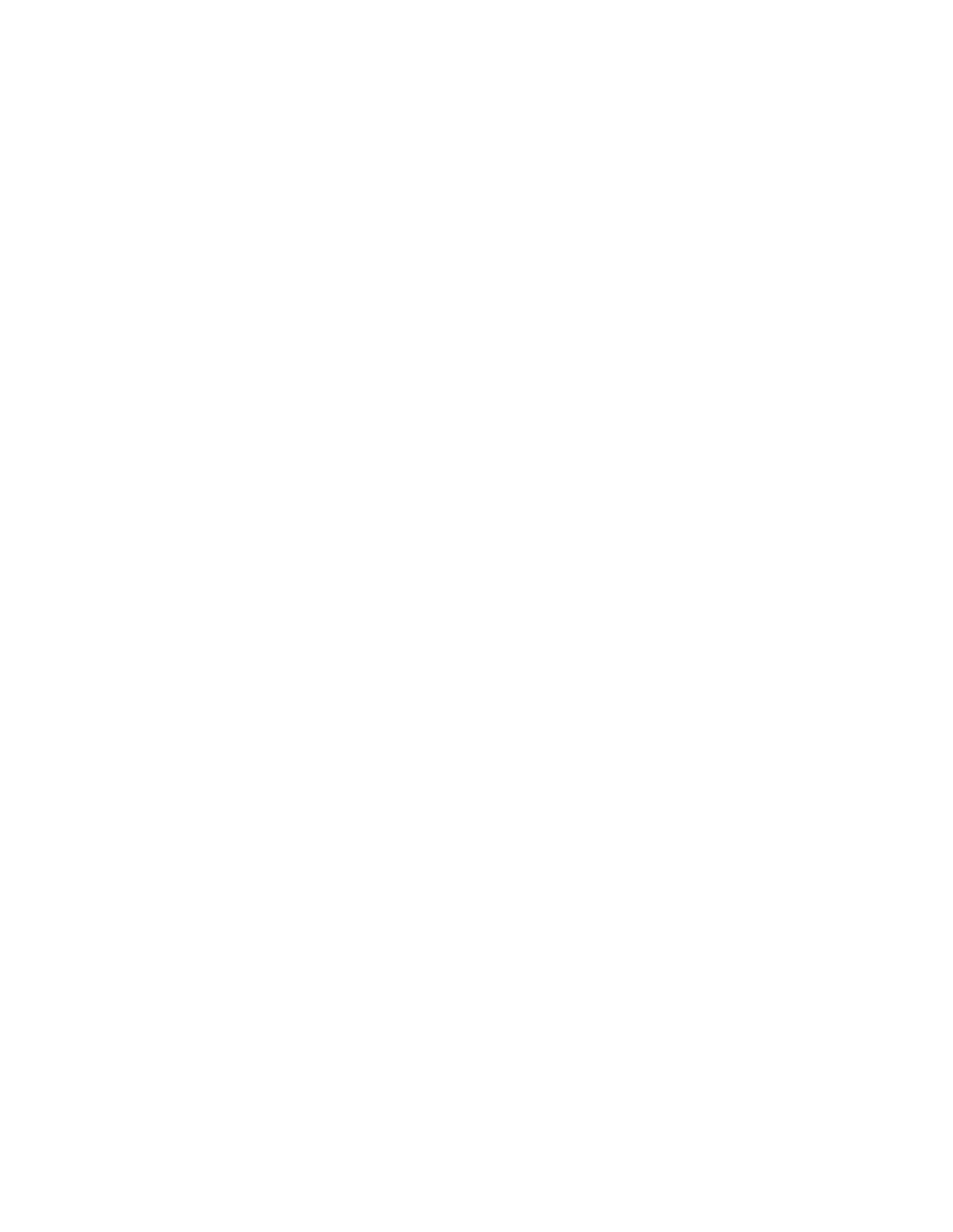

**Fig. 3.** Relative location of the absorption spectra of (*1*) silver NPs, (*2*) R6G, and (*3*) fluorescence of the dye in aqueous solution.

cles are added into the solution of the dye  $(C =$  $10^{-5}$  mol/L). Similar dependences are observed for aqueous alcohol solutions (curves *2–5*). They differ from aqueous solution and from one another in that the concentration of silver NPs at which the absorption maximum of the dye is observed is shifted toward lower values as the proportion of alcohol in the solution rises.

This increase of the optical density of the dye's absorption spectrum is due to the effect of the NPs electromagnetic field. The excitation of numerous plasmons in the particle results in efficient light scattering and the formation of an enhanced electromagnetic field near the surfaces of NPs. Scattered light can be reabsorbed by the molecules of R6G [9], and the overlap of the SPR absorption bands of silver NPs and R6G promote this reabsorption (Fig. 3), substantially increasing the amount of light absorbed by the system as a whole. A drop in the optical density of R6G in the presence of silver nanoparticles was also observed in [10].

The fluorescence of the dye undergoes similar changes upon changing the ratios of water and alcohol (Fig. 5): with an increase in the volume fraction of alcohol, the bend point is shifted toward lower concentrations of silver nanoparticles. According to [11, 12], the reason for the enhanced fluorescence of the molecules near metal NPs is an increase of the rate of fluorescence excitation due to localized plasmon resonance. At the same time, when the molecules are near the metal or in contact with it, nonradiative energy is transferred from the molecules to the NPs, reducing the probability of radiative decay of the excited molecules.



**Fig. 4.** Dependence of optical density of R6G on concentration of silver NPs in aqueous alcohol solution. Water/alcohol ratios, %: (*1*) 100 : 0, (*2*) 90 : 10, (*3*) 70 : 30, (*4*) 50 : 50, (*5*) 30 : 70.

The difference between the structures of water and aqueous alcohol solutions must be considered in order to explain the obtained dependences [13–18]. In contrast to a pure aqueous solution, in an aqueous solution diluted with alcohol, some of the dye molecules are surrounded by the solvation shells of alcohol molecules, which are weaker than those of water. This means the lifetime of an alcoholic solvation shell is shorter than those of the solvates of water molecules. In the periods between the collapse and formation of solvation shells, the molecules of the dye and NPs can



**Fig. 5.** Dependence of fluorescence spectra of R6G on concentration of silver NPs in an aqueous alcohol solution. Water/alcohol ratios, %: (*1*) 100 : 0, (*2*) 90 : 10, (*3*) 70 : 30, (*4*) 50 : 50.